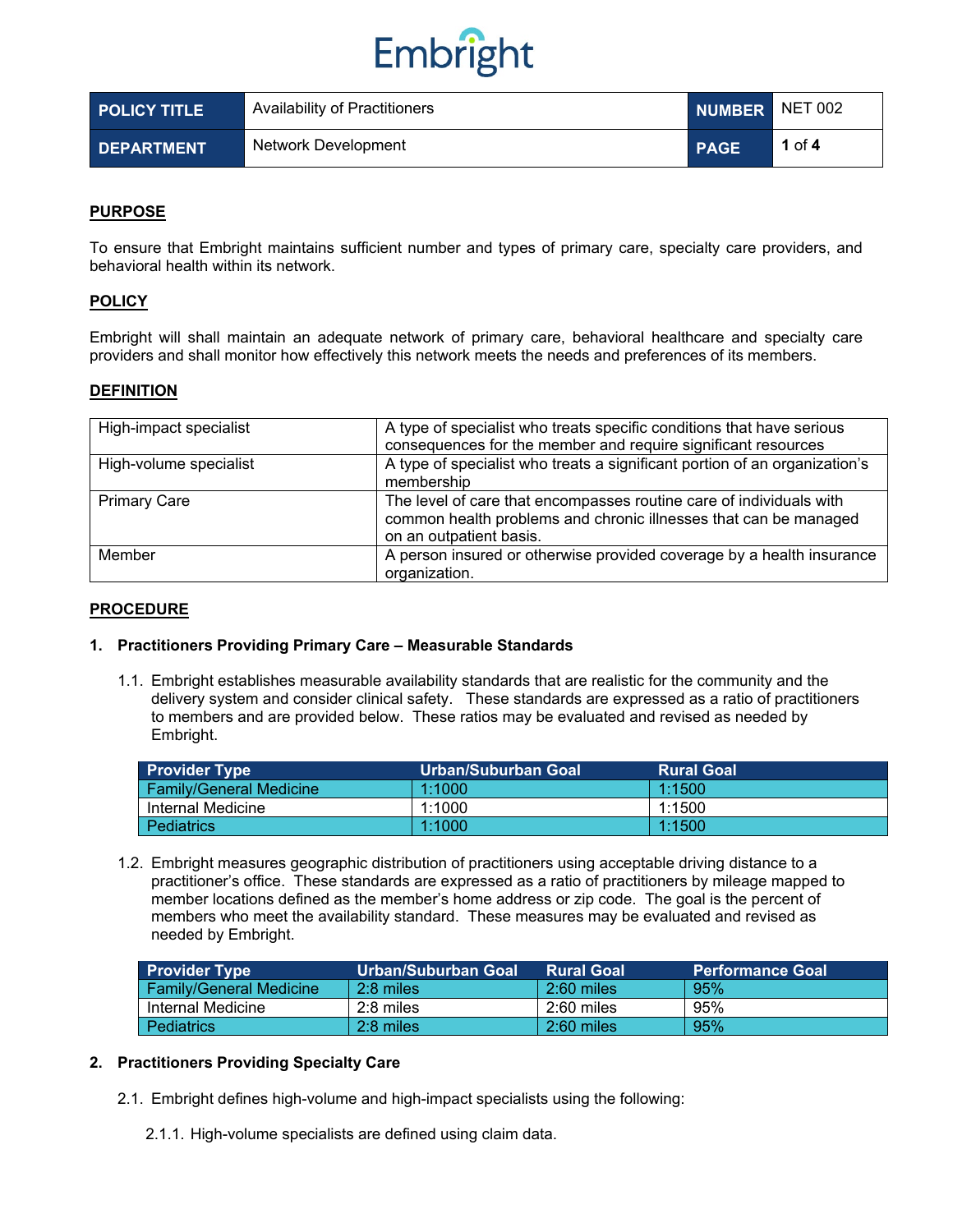## Embright

| <b>POLICY TITLE</b> | Availability of Practitioners | NUMBER NET 002 |                                |
|---------------------|-------------------------------|----------------|--------------------------------|
| <b>DEPARTMENT</b>   | Network Development           | <b>PAGE</b>    | $^{\prime}$ 2 of 4 $^{\prime}$ |

- 2.1.2. If claims data is not available, Embright identifies types of practitioners most likely to provide services to the largest segment of the membership. For example, orthopedic surgeons may see more members for treatment than neurosurgeons.
- 2.1.3. Using this methodology Embright currently identifies the following specialists as high-volume:
	- **Dermatology**
	- Gastroenterology
	- Obstetrics/Gynecology
	- Ophthalmology
	- Orthopedic Surgery
- 2.1.4. High-impact specialists are a type of specialist who treats specific conditions that have serious consequences for the member and require significant resources. Embright has defined the following providers as high-impact:
	- **Cardiology**
	- **Oncology**
- 2.2. Ratio of high-volume and high-impact specialists
	- 2.2.1. Embright uses the same ratios for high-volume and high-impact specialists. The measures are based on a ratio of practitioners to members.

| <b>High-Volume Specialty</b> | <b>Urban/Suburban Goal</b> | <b>Rural Goal</b> |
|------------------------------|----------------------------|-------------------|
| Dermatology                  | 1:2500                     | 1:3000            |
| Gastroenterology             | 1:2500                     | 1:3000            |
| Obstetrics/Gynecology        | 1:1000                     | 1:1500            |
| Ophthalmology                | 1:2500                     | 1:3000            |
| <b>Orthopedic Surgery</b>    | 1:2500                     | 1:3000            |

| <b>High-Impact Specialty</b> | Urban/Suburban Goal | <b>Rural Goal</b> |
|------------------------------|---------------------|-------------------|
| Cardiology                   | 1:2500              | 1:3000            |
| Oncology                     | 1:2500              | 1:3000            |

- 2.2.2. Embright shall compute the ratios of high-volume and high-impact specialists to membership, using the provider and member data from the claims systems on an annual basis.
- 2.3. Geographic distribution of high-volume and high-impact providers
	- 2.3.1. Geographic distribution of high-volume and high-impact providers is measured annually using the measures and performance goals below.

| <b>High-Volume Specialty</b> | <b>Urban/Suburban Goal</b> | <b>Rural Goal</b> | <b>Performance Goal</b> |
|------------------------------|----------------------------|-------------------|-------------------------|
| Dermatology                  | $1:10$ miles               | $1:60$ miles      | 95%                     |
| Gastroenterology             | $1:10 \text{ miles}$       | $1:60$ miles      | 95%                     |
| Obstetrics/Gynecology        | $1:10$ miles               | $1:60$ miles      | 95%                     |
| Ophthalmology                | $1:10$ miles               | $1:60$ miles      | 95%                     |
| <b>Orthopedic Surgery</b>    | $1:10$ miles               | $1:60$ miles      | 95%                     |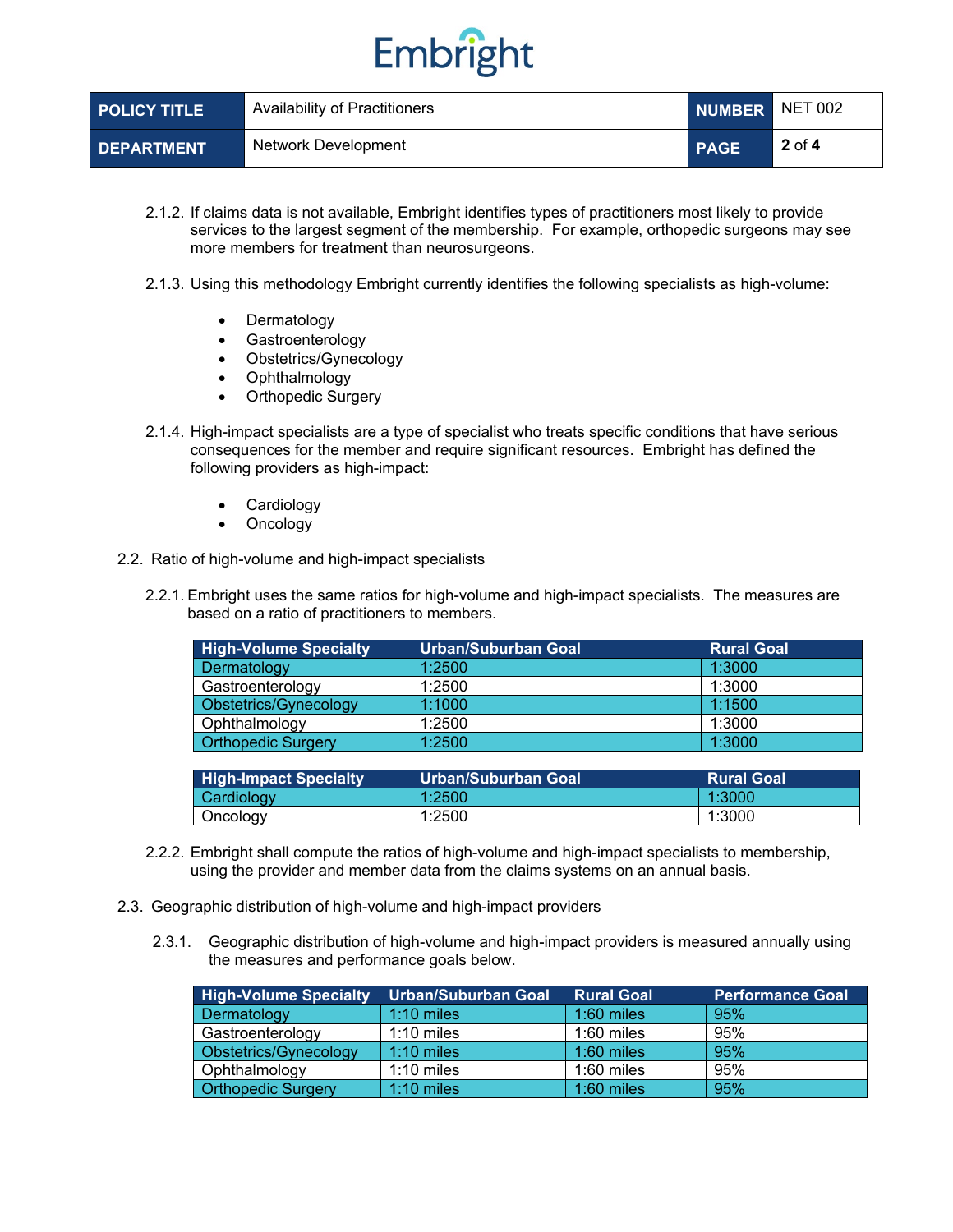## Embright

| <b>POLICY TITLE</b> | Availability of Practitioners | NUMBER NET 002 |            |
|---------------------|-------------------------------|----------------|------------|
| <b>DEPARTMENT</b>   | Network Development           | <b>PAGE</b>    | $3$ of $4$ |

| <b>High-Impact Specialty</b> | ′ Urban/Suburban Goal⊥ | <b>Rural Goal</b> | <b>Performance Goal</b> |
|------------------------------|------------------------|-------------------|-------------------------|
| Cardiology                   | $1:10 \text{ miles}$   | $1:60$ miles      | 95%                     |
| Oncology                     | 1:10 miles             | 1:60 miles        | 95                      |

2.3.2. Embright shall conduct annual analysis of high-volume and high-impact specialists using Quest Analytics software.

### **3. Practitioners Providing Behavioral Healthcare**

- 3.1. Defining high-volume behavioral practitioners
	- 3.1.1. Embright defines high-volume behavioral health specialists based on practitioners who are most likely to serve the largest populations.
	- 3.1.2. Embright includes practitioners across the continuum of care and includes prescribers and nonprescribers.
- 3.2. Number and type of behavioral practitioners
	- 3.2.1.Embright has established measurable standards and goals for the number of type of behavioral health practitioners based on a ratio of members to providers.

| <b>Provider Type</b>           | Urban/Suburban Goal | <b>Rural Goal</b> |
|--------------------------------|---------------------|-------------------|
| l Outpatient Behavioral Health | 1:1000              | 1:3000            |
| Psychiatry                     | 1:2500              | 1:3000            |
| Psychology                     | 1:1000              | 1:1500            |

- 3.2.2. Embright shall compute the ratios of behavioral providers to membership, using the provider and member data from the claims systems on an annual basis.
- 3.3. Geographic distribution of practitioners
	- 3.3.1.Embright has established geographic measures and goals for high-volume behavioral health providers based on driving distance from a member's location to the office.

| <b>Provider Type</b>         | Urban/Suburban Goal | <b>Rural Goal</b> | <b>Performance Goal</b> |
|------------------------------|---------------------|-------------------|-------------------------|
| Outpatient Behavioral Health | $2:15$ miles        | $2:60$ miles      | 95%                     |
| Psychiatry                   | $2:15$ miles        | $2:60$ miles      | 95%                     |
| Psychology                   | $2:15$ miles        | $2:60$ miles      | 95%                     |

3.3.2. Embright shall conduct annual analysis of behavioral providers using Quest Analytics software.

## **4. Annual Performance Analysis**

- 4.1. Embright performs an annual analysis of performance of the network against the standards for primary care. The Senior Provider Network Manager oversees the analysis and the results are used to identify opportunities for network enhancement and recruiting.
	- 4.1.1. Analysis is performed for all four primary care types; Family Medicine, General Medicine, Internal Medicine and Pediatric Medicine.
	- 4.1.2. Embright uses member and provider counts and location data and the Quest tool to measure both the number of types of practitioners providing care as well as the geographic distribution.